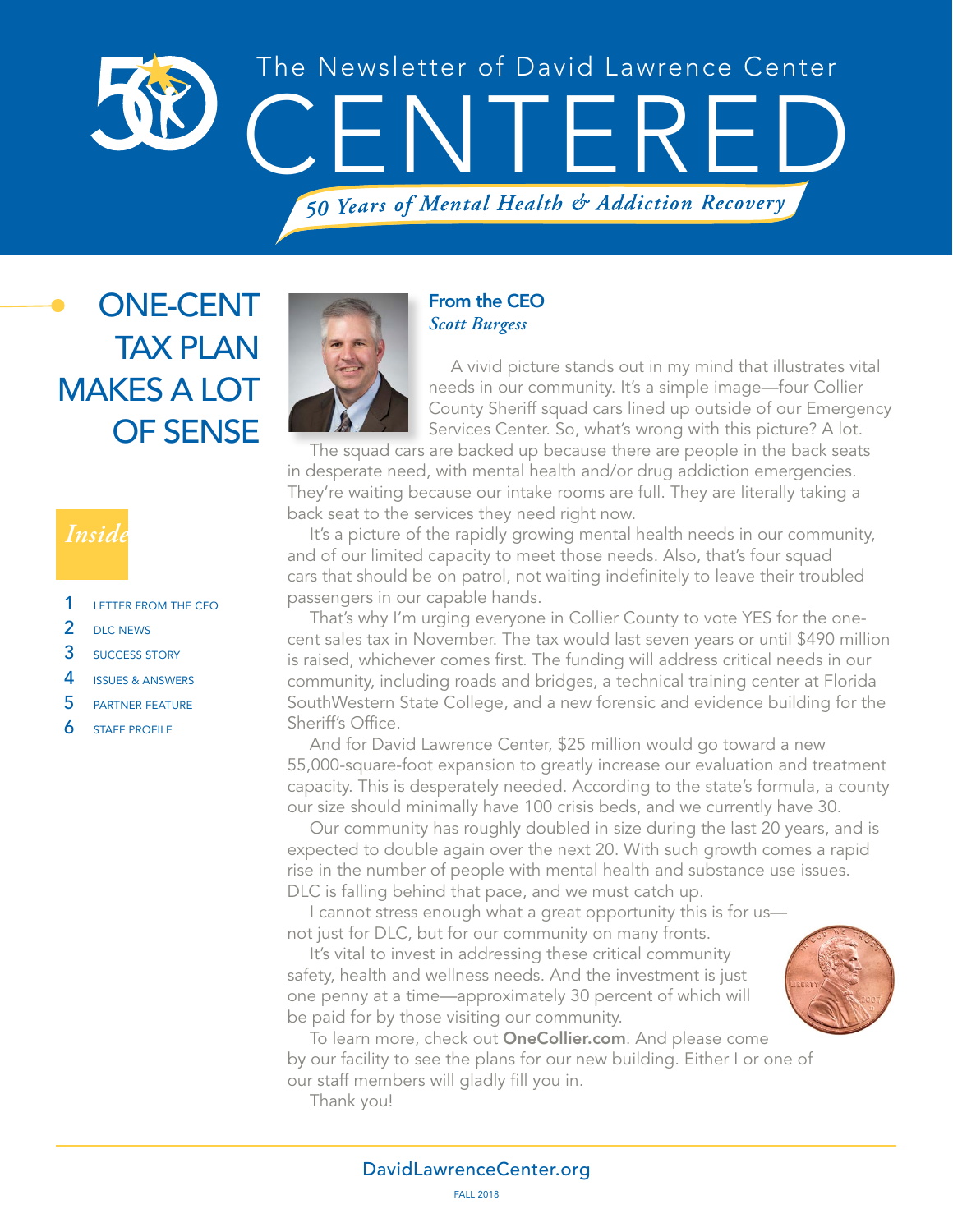

#### DAVID LAWRENCE CENTER BOARD OF DIRECTORS 2018 - 2019

Scott Burgess *President / CEO*

William O'Neill, Esq. *Chairman* Earle K. Borman Jr. Ed Boyer Reisha Brown, MD Russell Budd Rob Edwards Polly Keller\* Robert P. Magrann Mary Morton, CPA Sheriff Kevin Rambosk Michael V. Reagen, Ph.D. Stephen J. Spahr Pablo X. Veintimilla Jeffrey Yun \**Honorary Board Member*

#### MISSION

Restoring and rebuilding lives by providing compassionate, advanced, and exceptional mental health, substance abuse, and integrated healthcare solutions, available to all.

#### **VISION**

To lead the way in transformational care so every individual assisted can achieve what is possible.

David Lawrence Center is a not-for-profit, 501(c)(3) organization and is accredited by the Joint Commission on Accreditation of Healthcare Organizations. The Center is funded in part by the State of Florida Department of Children and Families (DCF), the Department of Housing and Urban Development (HUD), Collier County Department of Housing, Human and Veteran Services, and private donations made through fundraising efforts.

### DLC NEWS EAP Helps Struggling Workers

When Mary's father passed away, she was hit hard by grief and depression. She wasn't getting much sleep, and as a result, she'd been late or absent from work multiple times, and she's falling behind on deadlines. Now she fears she might get fired.

When Justin found out his wife was having an affair, he was overwhelmed with anger and moved out. He won't discuss it with anyone, and his rage is getting the best of him—even at the office. His work is suffering, but he doesn't know where to turn.

When Bill's son dropped out of school, Bill and his wife didn't know what to do about it. Worried that their son was doing drugs, they had no idea what they were going to do next. Racked with worry, Bill bombed on a major project at work, and his boss is upset.

Mary, Justin, and Bill are each valuable employees at their places of work, but they're all falling behind on the job with these personal challenges. They are all good candidates for David Lawrence Center's Employee Assistance Program (DLC-EAP).

A number of local businesses have contracted with David Lawrence Center to provide counseling and other assistance to employees in need. The DLC-EAP program provides a confidential resource for resolving personal, family, and work-related concerns before they may become fullblown crises. And the struggles don't have to be job-related; the program will help an employee with relationship issues, addictions, depression, anxiety, stress, parenting, grief, transition to retirement, and much more.

Companies consider employees their most valuable asset, and it's in everyone's best interest if those employees are in good health—physically, mentally, and emotionally. That's why many companies provide not only health insurance benefits, but an EAP plan too.

How does it work? An employee struggling with an issue can make a confidential call to the DLC-EAP department, where a compassionate counselor will:

- Work with you to understand and clarify your needs
- Refer you to qualified professionals and helpful resources
- Follow up to see if you have received the help you needed

DLC-EAP services are free to employees and their immediate families, as part of a comprehensive benefits package provided by their employers. To learn more, visit www.dlceap.org.

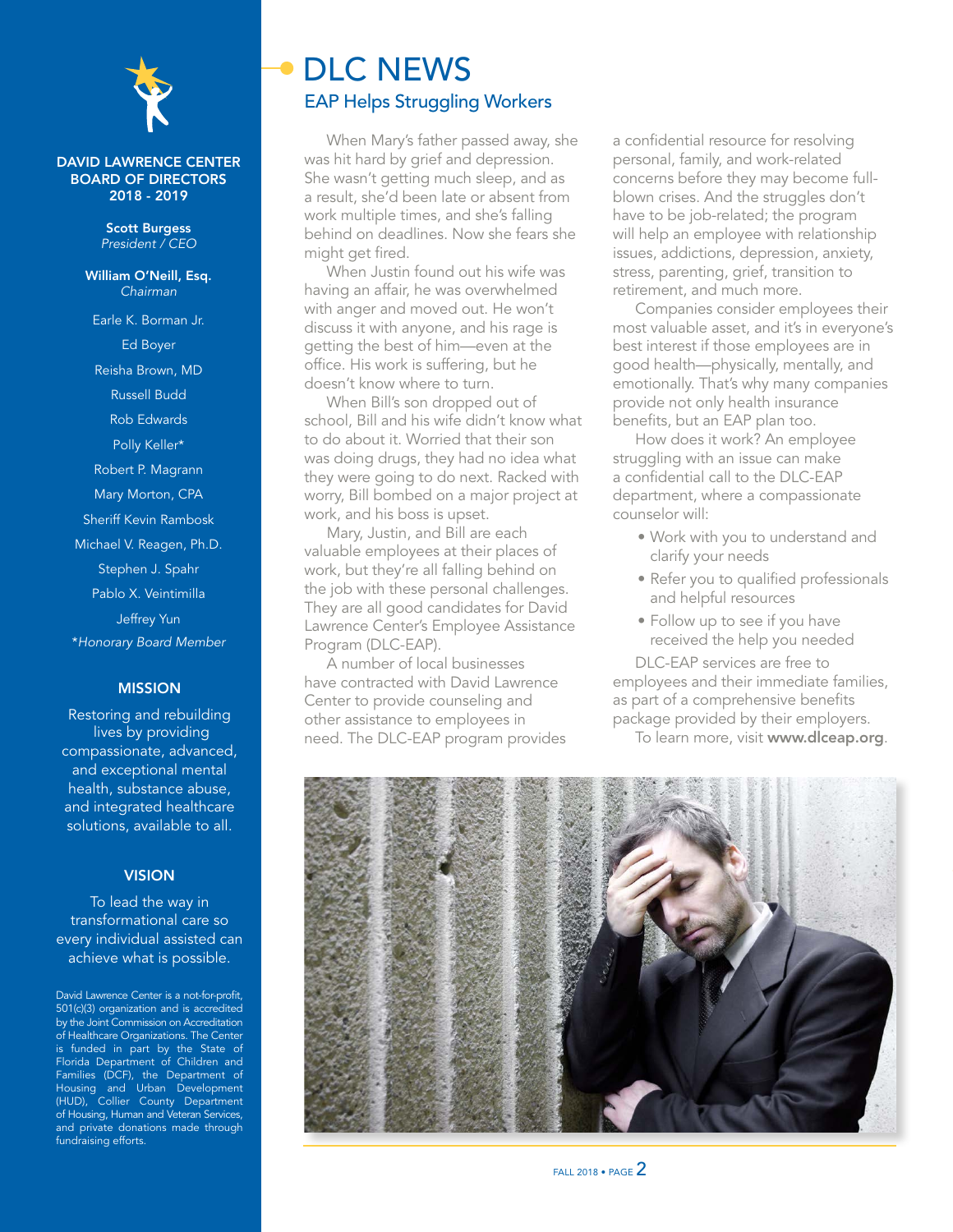# SUCCESS STORY

#### Living Recklessly

*I was high for half of my life . . . until a cold-turkey detox in jail convinced me to turn things around. But I couldn't have done it without DLC.*

#### *By Aaron*

How many times can a person hit rock bottom before they finally realize they've got to do something about it?

For me, I've almost lost count. I've overdosed five times. I've been in detox nine times, including about five times this year. I've been in and out of halfway houses and rehab centers and the courts. I've tried everything from alcohol to opiates to heroin.

I've basically been high for half my life. I started when I was 13, when my parents, who had both been sober for decades, both relapsed into drugs and alcohol. Things got crazy, and before long, I was doing drugs with my parents.

I kept it up through my teen years—I barely finished high school due to multiple suspensions and expulsions—and into my early twenties. I was living recklessly for years, on a constantly downward spiral. I'm 25 now.

Back in January, I started googling ways to kill myself that would be painless. I bought some heroin off the streets that I knew had fentanyl in it. I knew that combination could kill me, and I just didn't care.

Drug charges landed me in jail, where I had to detox cold turkey. It was brutal, but honestly, I think it was a blessing from God. Because that was the "rock bottom" I needed to finally turn things around.

#### I knew DLC could help

I had been to David Lawrence Center a number of times, but never wanted to do the hard work of recovery. It was a pattern of recovery-relapse-recovery-relapse for years.

But something dramatic had happened while I was in jail: I finally realized how I was completely ruining my life. So I decided to take rehab seriously this time, and I knew DLC could help.

At DLC, I started a 12 step program and got the therapy I needed. They put me on naltrexone (brand name Vivitrol®) to



help me beat my drug addiction. It was given as a shot that lasts about a month. The chemical helps by stopping the euphoria and sedation you get from alcohol and opioids.

It's almost like a miracle drug. Before I was on it, I could never stay sober for more than a few days. Now I've been clean for six months.

Bottom line: David Lawrence Center has literally saved my life, and this time, I'm pretty sure I've turned the corner for good.

#### "Bottom line: David Lawrence Center has literally saved my life, and this time, I'm pretty sure I've turned the corner for good."

#### – AARON

I still need to finish the 12-step program. I want to go back to school and become a certified addiction counselor and help people who are going through what I've been through. I want to be involved in the recovery community, and hopefully intervene with people at a young age so they don't waste so much of their lives.

I wouldn't be here without David Lawrence Center. They've helped me get back on my feet, and steered me in the right direction. I'm now the happiest I've ever been.

*Supporters like you make success stories like Aaron's possible. Thank you for your support!*

# AWARDS

### Annual Recovery Month Awards Ceremony

*David Lawrence Center's annual Recovery Month Awards Ceremony was a wonderful opportunity to celebrate individuals who have recovered from mental and substance use disorders, as well as recognize outstanding individuals and organizations in the community for advocating and helping others in need of recovery services.* 



THANK YOU TO OUR PRESENTING SPONSOR BLUE ZONES PROJECT – SOUTHWEST FLORIDA, AND TO OUR MEDIA SPONSOR HELLO SWFL. THANK YOU ALSO TO ALL OF OUR COMMUNITY PARTNERS WHO PARTICIPATED AT THE EVENT, AND TO THERESE O'SHEA, ANCHOR AT WINK-TV, FOR EMCEEING THE EVENING.

ALLEN WEISS, MD, HONORED AS A PREVENTION AND TREATMENT PARTNER; CAPTAIN BETH JONES, HONORED AS A PREVENTION AND INTERVENTION PARTNER; ROBERT CROWE, HONORED AS A RECOVERY COMMUNITY VOLUNTEER; LAURIE LYONS, HONORED AS A HOLISTIC TREATMENT VOLUNTEER; AND NANCY SCHEFFER (NOT PICTURED), HONORED WITH A SPECIAL LIFETIME RECOGNITION AWARD.



FALL 2018 • PAGE 3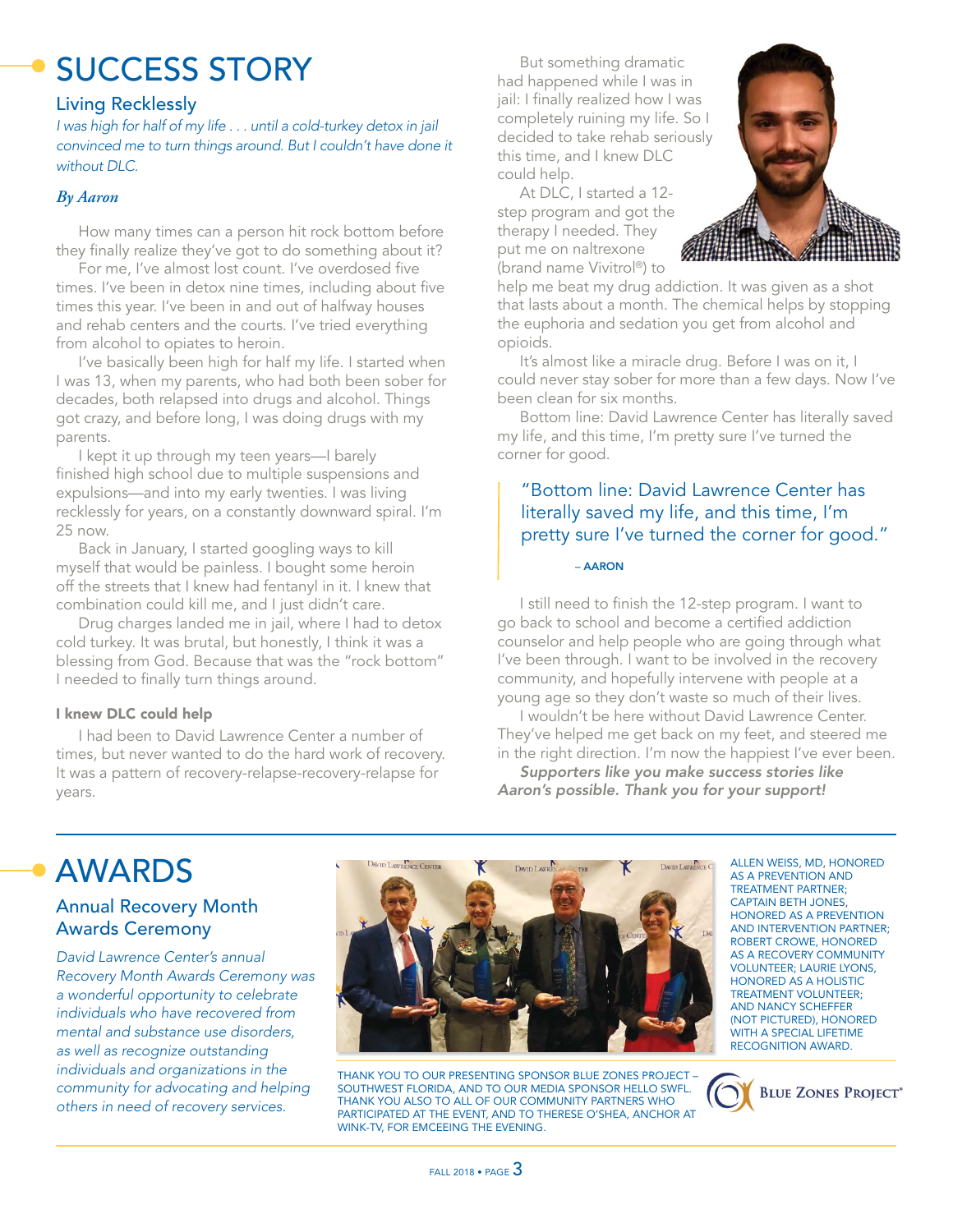#### DLC's Experts Respond to Your Questions

#### Q. Is there a correlation between technology and childhood obesity?

A. Compulsive video gaming can have negative effects on a developing mind or body. Health risks and concerns include:

- *Sedentary lifestyle:* Long periods of sitting in front of a device can take a toll. The lack of physical exercise involved in gaming may lead to weight gain or weight loss, poor posture, and an increased risk of type 2 diabetes.
- *Lack of social engagement:* Video games don't prepare children for socializing and interacting faceto-face with peers. Learning to interact with others in real-world settings is a vital life skill.
- *Attention/concentration problems:* The rapid movements and fast action of video games may promote loss of concentration and decreased interest in activities that require more focused and prolonged attention.
- *Avoidance of developmental tasks:* Teens must learn how to confront painful emotions and awkward social experiences. Role-playing video games can help children learn traits that may help with social interactions with others. But when gaming is used as an escape, it stunts the process of growing up.
- *Increased aggression or violence:* Children who play a lot of games focused on combat, fighting, or violence may display signs of aggression. Parents must be aware of the content of video games, which are subject to a rating system similar to one applied in movies.
- *— Karen Buckner, LCSW, Director of Children's Community Services*

#### **ISSUES & ANSWERS** Q. What about cell phones for children, even young ones, as a way to communicate in case of an emergency?

A. As there can be negative aspects of screen time, there are also positive things that can come out of having immediate access to a phone. Using a cell phone for an emergency is considered use on an *as-needed* basis with emphasis on the word "need." It's all about balance: How much time is devoted to that screen compared to other activities that also stimulate the brain and help develop other skills? For example, you wouldn't give you child free access to your bank account to use it as often as they desire, but you might limit them to \$5 a day to buy snacks or lunch. There are apps and other technologies that can help parents and youth monitor, organize, and limit their screen time for non-emergency uses like social networking and games.

*— Molly Modzelewski, Licensed Mental Health Therapist*

#### Q. Even for adults, what are some techniques to break our device addiction? I check my phone too often, and it distracts me from what needs to be done.

A. It is important to consciously fight that initial urge, because once you allow yourself to get distracted, it can be hard to "peel" yourself off to focus on other priorities. Recognize the initial urge when it arises and resist it. Still, you might justify to yourself why you should check it—we can be very self-convincing—and know that this is the precise moment you need to stop and redirect yourself for as long as you can. Another thing to consider is perhaps it has become too easy for us to check our phones during times when there are other priorities—such as meals, at work, and in live social settings. Be willing to put the phone aside, silence it, or even turn it off during those times. Typically, if it's out of sight, then it's out of mind.

*— Angela Lopez, LCSW, Outpatient Services Clinical Supervisor*

# #STANDUP FIREFIGHTERS







THANK YOU TO THE LEHIGH ACRES FIRE CONTROL & RESCUE DISTRICT FOR PASSING OUT DLC #STANDUP WRISTBANDS TO CHILDREN WHO ATTENDED THE BACK-TO-SCHOOL FUNDRAISER AT MUGS N' JUGS IN LEHIGH ACRES. WE APPRECIATE YOUR SUPPORT IN ENCOURAGING MORE PEOPLE TO #STANDUP TO ADDRESS THE IMPORTANCE OF CHILDREN'S MENTAL HEALTH! FOR MORE INFORMATION ABOUT DLC'S #STANDUP CAMPAIGN—AND TO REQUEST YOUR OWN FREE WRISTBAND—VISIT WWW.STANDUPDLC.ORG.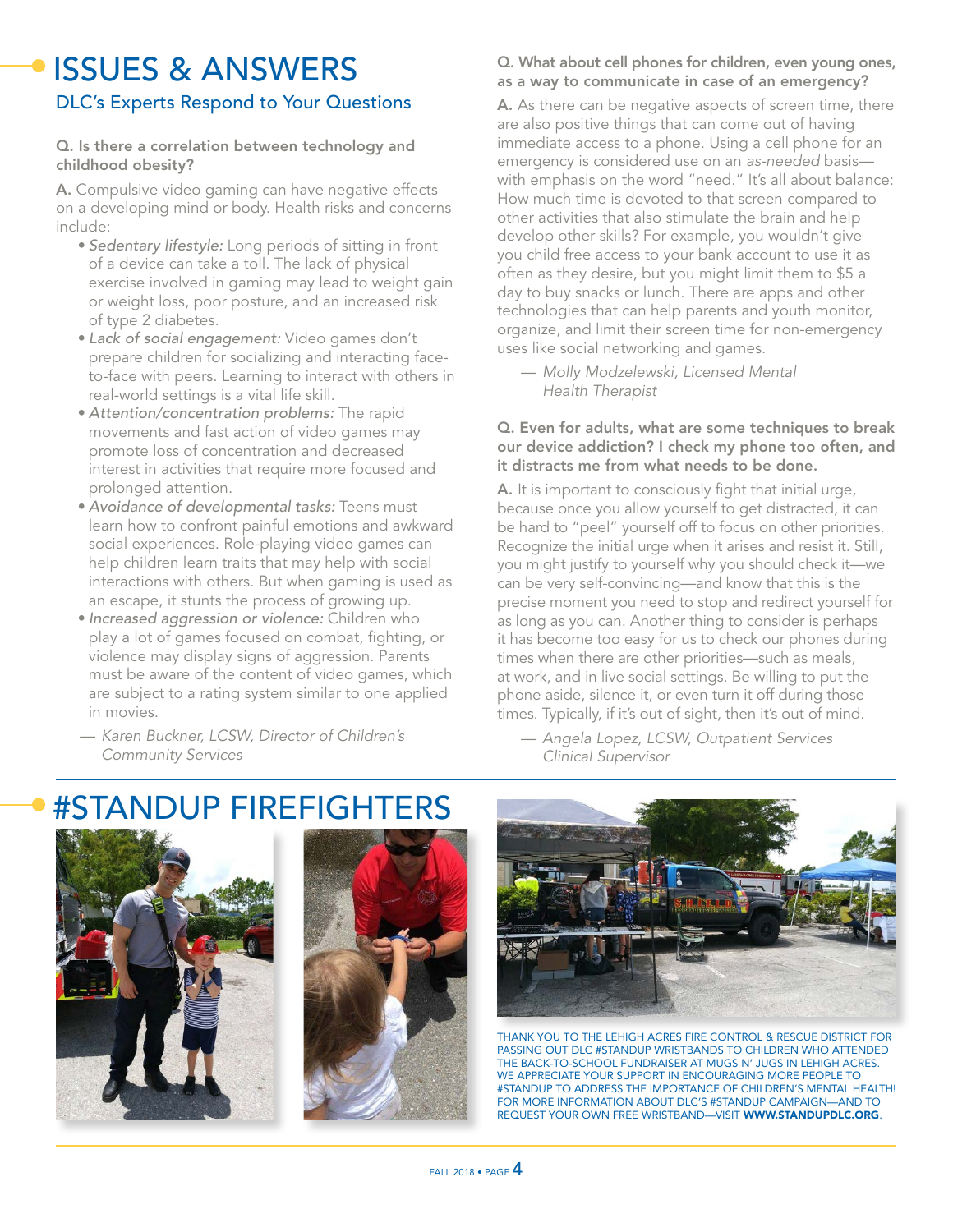# PARTNER FEATURE

#### Help for Troubled Students

*Sen. Kathleen Passidomo is "Legislative Leader of the Year" after passing a bill to provide every child in Florida schools with access to mental health services.*



When State Senator Kathleen Passidomo was asked to chair a committee on education spending in Florida, she rounded up teachers and superintendents from around the state and asked one simple question: *What is your greatest need?* 

She was expecting some of the usual answers—salary increases,

a new football stadium, building improvements, updated classrooms, etc. But those weren't the responses she heard.

"Without exception," says Passidomo, "every single one of them said, 'We have a mental health crisis in our schools, and we need help.' We need funding for mental health."

Passidomo and her team convinced the legislature to pass a bill for \$79 million—about half of what was needed, but a very promising start—to dramatically improve the mental health system in Florida's pre-K–12 public schools. As a result, Passidomo was recently named the 2018 Florida Behavioral Health Care Legislative Leader of the Year, awarded by the Florida Council for Community Mental Health (FCCMH).

Scott Burgess, President and CEO of David Lawrence Center who also serves on the FCCMH Board, presented Passidomo with the award at an August conference in Orlando.

"Senator Passidomo is such an incredibly appreciated champion across the state and most certainly by DLC and me," says Burgess. "We are honored to partner with her in bringing more much-needed care to children, families and adults across our state."

A grateful Passidomo said, "It's an award that my appropriations committee should be receiving, frankly. I'm glad to know the hard work they did is recognized."

The award, which hangs in Passidomo's Naples office, includes a hand-drawn image of a heart by a teenage girl who received services at DLC. Passidomo says an inscription on the award describes that the heart represents how she has "a new lease on life, a new heart."

The recognition comes for legislation that may not have passed were it not for unforeseen—and tragic circumstances. The bill wasn't getting much traction, and Passidomo was presenting her final bill, with all of its parameters, on the floor early in the afternoon of February 14. The bill seemed like it had stalled when suddenly, the room started buzzing—legislators anxiously looking at their phones, talking amongst themselves, some of them even leaving in a hurry.

There had been a mass shooting at Marjorie Marjory Stoneman Douglas High School across the state in Parkland. Seventeen students and staff members were killed, and another 17 injured. The shooter, Nikolas Cruz, had a history of mental illness and strange behavior.

The bill—Senate Bill 7026, Mental Health Assistance Allocation—quickly passed. Shortly thereafter, Governor Rick Scott stated he expected that each student in Florida has access to a mental health professional at school by the 2018-19 school year.

Passidomo, a Republican who represents the 28th district (which includes Naples and Collier County), says the bill helps to create "a statewide coordinated program for mental health. [School districts] need to create a plan and adhere to certain parameters, including partnering with a local mental health facility.'

She notes that DLC was already setting an excellent example by partnering with local schools, law enforcement, government, and other community organizations to address mental health.

"David Lawrence Center is a terrific community resource," she says. "I'm proud to have them here. The entire community benefits from their presence. They're shining stars."





ELEVATE – WELLNESS SERIES FITNESS BOOTCAMP DECEMBER 8, 2018 8 TO 10:30 A.M. Enlighten 6TH ANNUAL DLC SOUND MINDS™ MENTAL HEALTH SYMPOSIUM MARCH 23, 2019

DAVID LAWRENCE CENTER PRESENTS **MINDS** 

10 A.M. TO 12 P.M.



FALL 2018 • PAGE  $5$ 

**FI EVATE** 

wellness.series